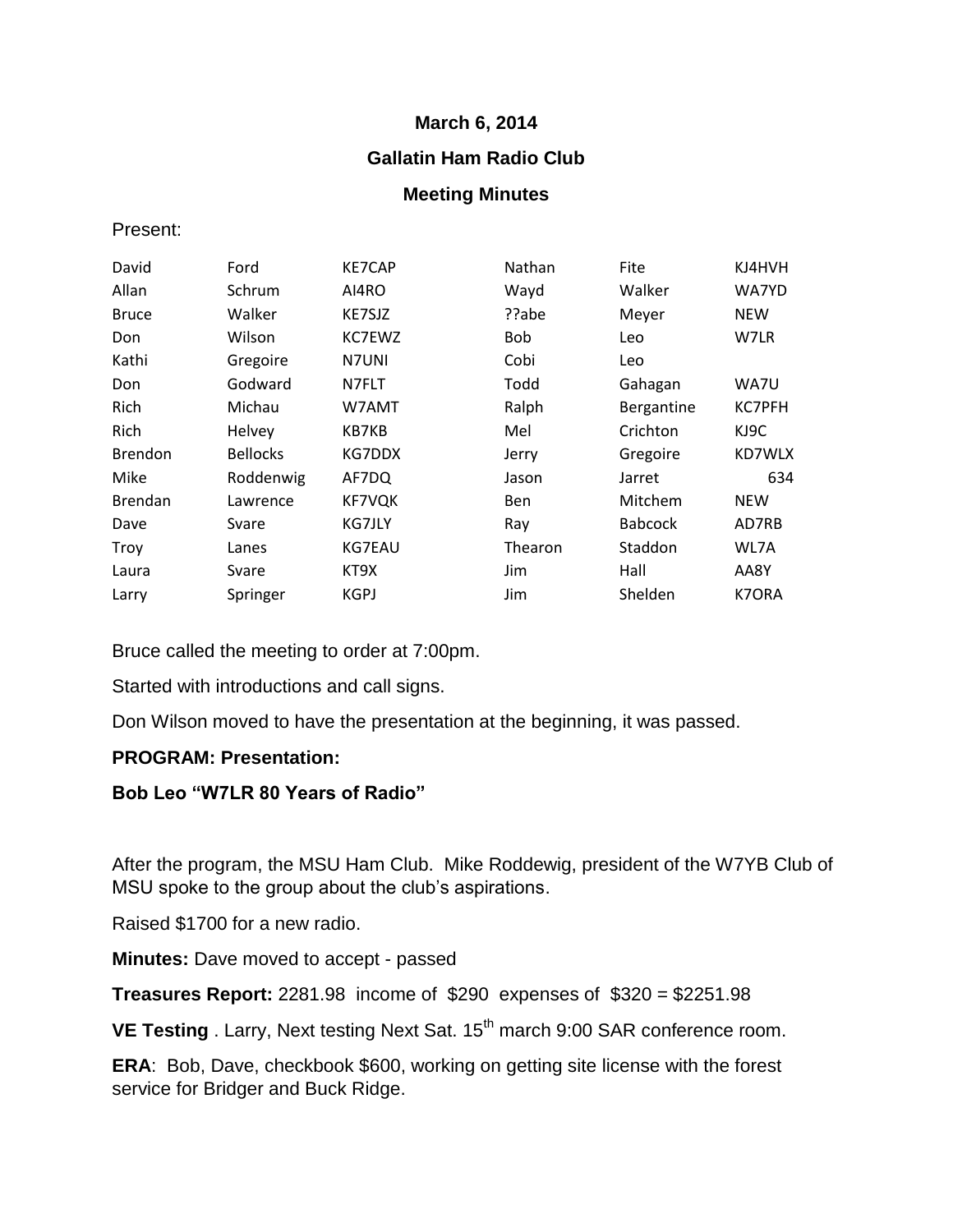**SAR –** Recent call to evacuate a resident of Clarkston. There is lots of High Water currently.

**School Club-** N7FLT reported that School club roundup was a great success

**88 NET-** Wayd reported that there has been good activity.

**Fox Hunt-** nothing recent due to conditions

Harley was working on Buck Ridge linking.

It was reported that 147.18 is having difficulty.

**HF** – Larry, 10 m great, Early. Get on the air!

100 year AARL Anniversary – W1AW Centennial Party needs help from Montana operators.

~So when is Montana on? Fred (KE7X) and Matt (K7BG) are acting as coordinators. The first go will be 18 June – 24 June and then again 10 Dec – 16 Dec. There will be opportunities galore fore operating on all modes, all bands, and there will be enormous pile ups. We will be looking for operators who can sign up for time slots, bands and modes through the week.

 $\sim$  For those of you interested in working all states, there is a really neat program going on now. Each of the states will be on ibn a big time way running W1AW/n. There are two states on each week and already 6 states have finished their first run. The participation in this is phenomenal with tens of thousands of contacts being made. If you haven't started collecting your WAS contacts for this amazing year-long program, you missed NC< WV, UT, SC, NE, DE. But never mind, these states will be on later in the year.

~ See<http://www.arrl.org/centennial> for all the details and schedules for the states.

**Holiday Dinner-** Looking for a volunteer to organize. No one volunteered.

### **Old Business:**

A discussion of which public service events will be supported

MS ride a new event Aug 16,17. A new event. Club will have to vote on supporting it.

Hamfest will apparently be late summer at the armory.

### **New Business**

Larry – Commercial radios available.